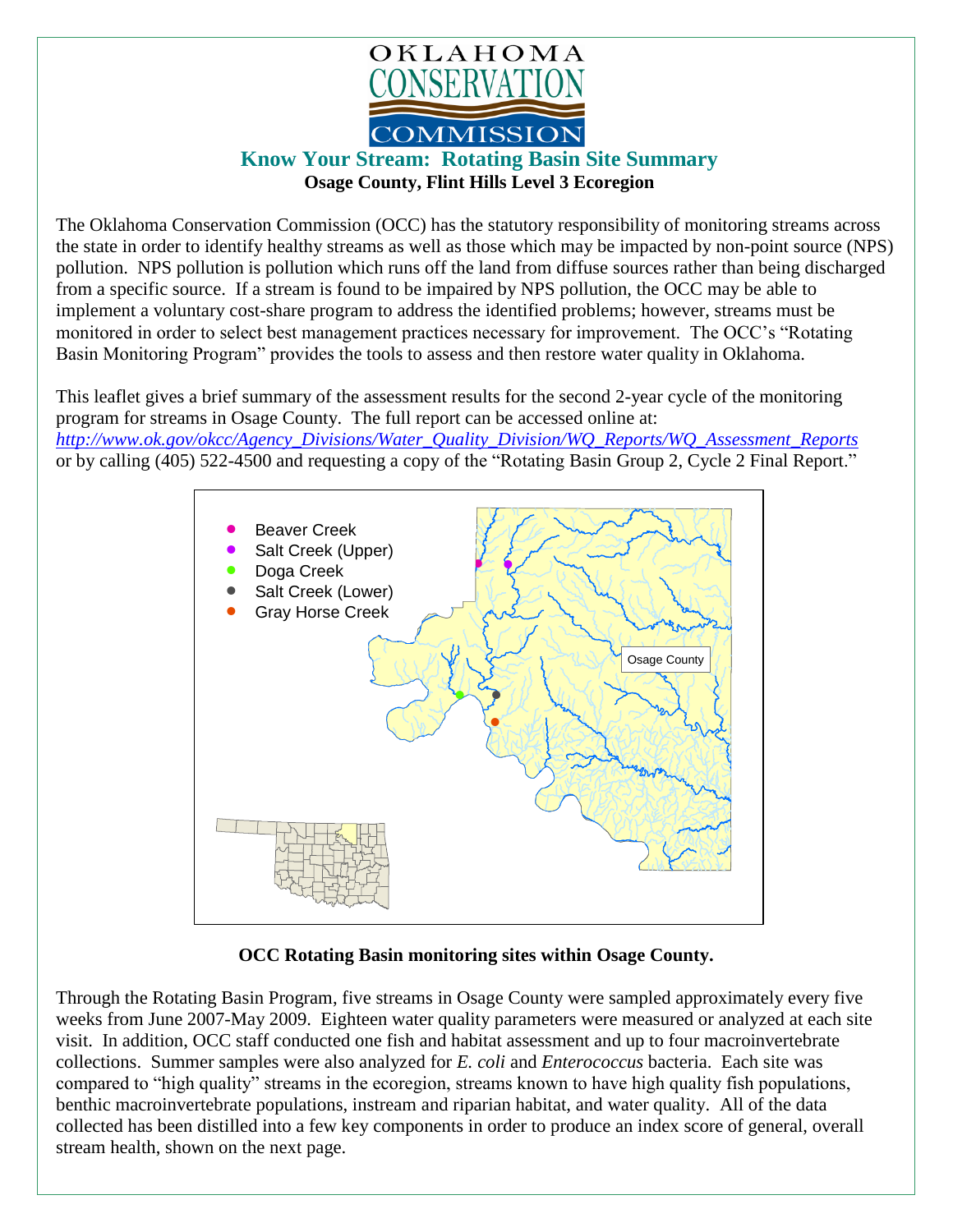**Summary of general stream health as determined by comparison to high quality streams in the Flint Hills ecoregion and by assessment using Oklahoma State Water Quality Standards***†***.**

| moderate<br>good<br>poor                                   | <b>Good</b>                        |                                   |                              |                      | <b>Moderate</b>               |
|------------------------------------------------------------|------------------------------------|-----------------------------------|------------------------------|----------------------|-------------------------------|
|                                                            | <b>Salt Creek</b><br>(Lower)       | <b>Gray Horse</b><br><b>Creek</b> | <b>Salt Creek</b><br>(Upper) | <b>Doga Creek</b>    | <b>Beaver</b><br><b>Creek</b> |
| <b>Overall Stream Health</b>                               | 55                                 | 53                                | 51                           | 46                   | 39                            |
| Phosphorus                                                 | 5                                  | 5                                 | 5                            | 5                    | 5 <sup>5</sup>                |
| Nitrogen                                                   | 5                                  | 5                                 | 5                            | 5                    | 5 <sup>5</sup>                |
| Ammonia                                                    | 5                                  | 5                                 | 5                            | 5                    | 5                             |
| Dissolved Oxygen                                           | 5                                  | 5                                 | 5                            | 5                    | $5\overline{)}$               |
| pH                                                         | 5                                  | 5                                 | 5                            | 5                    | $5\overline{)}$               |
| Turbidity                                                  | 5                                  | 5                                 | 5                            | 5                    | 5                             |
| Salts (chloride, sulfate, TDS)                             | 5                                  | 5                                 | 5                            | 5                    | 5                             |
| Fish                                                       | 5                                  | 5                                 |                              |                      | 3                             |
| Macroinvertebrates                                         | 5                                  | 3                                 | 5                            | <b>Not Collected</b> |                               |
| Instream/Riparian Habitat                                  | 5                                  | 5                                 | 5                            |                      | 5 <sup>5</sup>                |
| Bacteria                                                   | 5                                  | $\overline{\mathcal{L}}$          |                              | $\overline{5}$       | $-5$                          |
|                                                            | Scale of 1-5 with 5 being the best |                                   |                              |                      |                               |
| 1=significantly different than high quality sites;<br>KEY: |                                    |                                   |                              |                      |                               |
| 3=not as good as high quality sites but not impaired       |                                    |                                   |                              |                      |                               |
| 5=equal to or better than high quality sites in the area   |                                    |                                   |                              |                      |                               |

-5=Impaired by state standards

## **Note: Most streams in Oklahoma are impaired by at least one type of bacteria.**

**Salt Creek (Lower) (OK621200-04-0010F):** This stream is comparable to high quality streams in the ecoregion for all parameters. This is an outstanding stream.

**Gray Horse Creek (OK621200-01-0400C):** This stream is comparable to high quality streams for all parameters except the macroinvertebrate community which was of slightly lower quality.

**Salt Creek (Upper) (OK621200-04-0010P):** This stream is comparable to high quality streams in the ecoregion for all parameters except the fish community which was of significantly lower quality.

**Doga Creek (OK621200-02-0020C):** This stream is comparable to high quality streams except for the significantly lower quality fish community. No macroinvertebrate samples were collected due to the drought.

**Beaver Creek (OK621210-00-0050L):** This stream is listed as impaired by state standards for bacteria levels. It is comparable to high quality streams for most other parameters except the fish community which was of slightly lower quality and the macroinvertebrate community which was of significantly lower quality.

*† The use of Oklahoma Water Quality Standards to assess streams and the 2010 results are described in the DEQ's 2010 Integrated Report, accessible online at: http://www.deq.state.ok.us/wqdnew/305b\_303d/2010\_integrated\_report\_entire\_document.pdf*